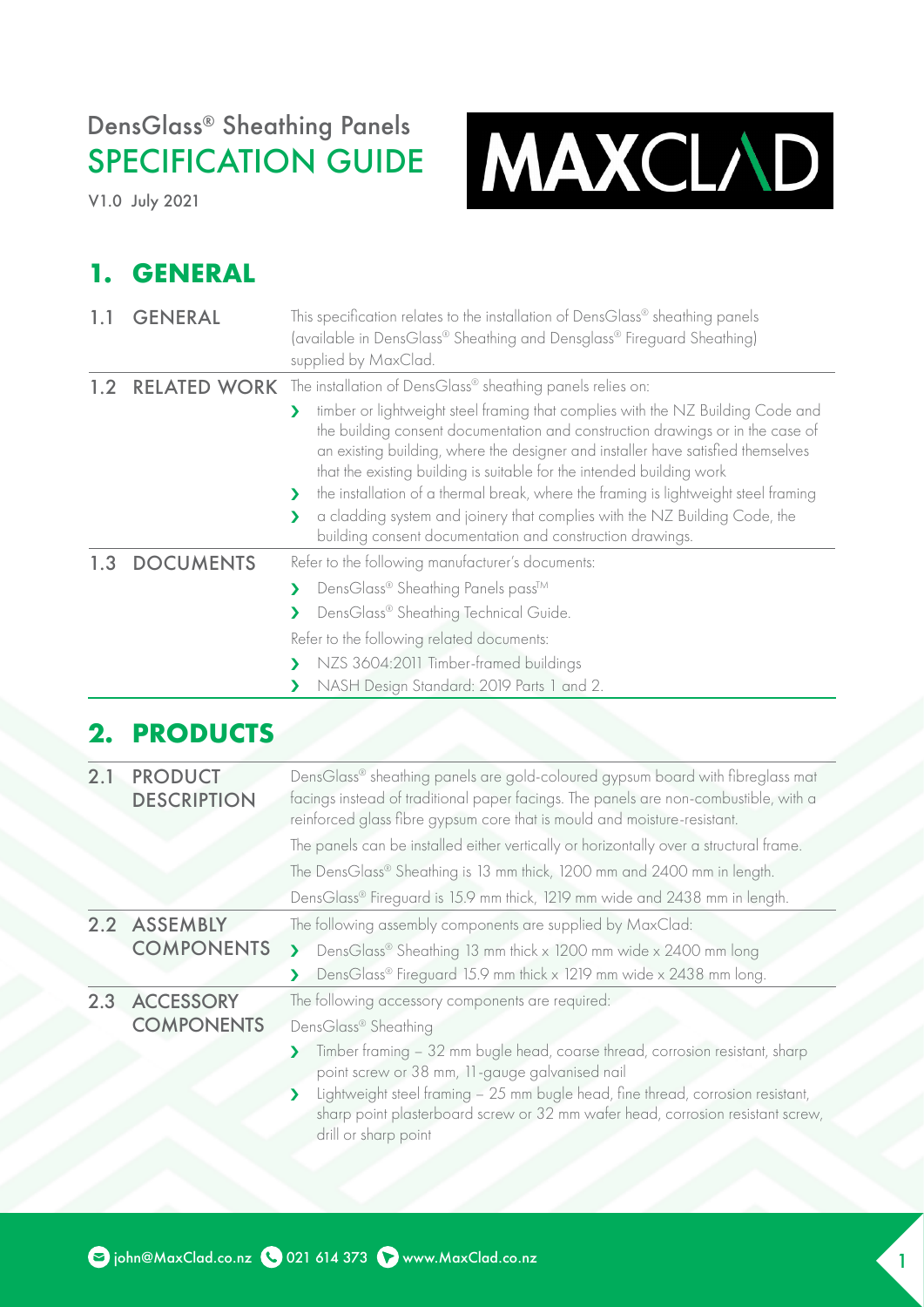

DensGlass® Fireguard

| $\mathbf{\Sigma}$ |                          | Timber framing – 41 mm bugle head, coarse thread, corrosion resistant, sharp<br>point screw or 45 mm, 11-gauge galvanised nail or 41 mm wafer head,<br>corrosion resistant screw, drill or sharp point |
|-------------------|--------------------------|--------------------------------------------------------------------------------------------------------------------------------------------------------------------------------------------------------|
|                   |                          | Lightweight steel framing - 32 mm bugle head fine thread, corrosion resistant,<br>У<br>sharp point plasterboard screw or 32 mm wafer head, corrosion resistant screw,<br>drill or sharp point.         |
|                   | <b>2.4 SUBSTITUTIONS</b> | Substitutions are not permitted to any of the specified components listed in this section.                                                                                                             |

## **3. EXECUTION**

|                                                  |  | 3.1 QUALIFICATIONS The installation of DensGlass® sheathing panels must be carried out by a competent<br>and experienced builder.                                    |  |
|--------------------------------------------------|--|----------------------------------------------------------------------------------------------------------------------------------------------------------------------|--|
| 3.2 RESTRICTED<br><b>BUILDING</b><br><b>WORK</b> |  | Where restricted building work applies, the installer shall be a Licensed Building<br>Practitioner (LBP) or be supervised by an LBP with the relevant license class. |  |

#### **4. APPLICATION**

| 4.1                                   | <b>CHECK RELATED</b><br><b>WORK</b> | Confirm the timber or lightweight steel framing and lightweight concrete, plywood,<br>OSB or metal tray structural substrate are constructed in accordance with the building<br>consent and construction drawings.                                                                                            |
|---------------------------------------|-------------------------------------|---------------------------------------------------------------------------------------------------------------------------------------------------------------------------------------------------------------------------------------------------------------------------------------------------------------|
|                                       |                                     | In the case of an existing building, the designer and installer must have confirmed<br>they are satisfied that the existing building is suitable for the intended building work.                                                                                                                              |
| 4.1                                   | <b>RECEIPT OF</b>                   | Ensure that all product supplied by MaxClad is:                                                                                                                                                                                                                                                               |
|                                       | <b>PRODUCT</b>                      | free from defects at the time of delivery and                                                                                                                                                                                                                                                                 |
|                                       |                                     | handled and stored in accordance with all MaxClad requirements.                                                                                                                                                                                                                                               |
| 4.1 GENERAL<br>consent documentation. |                                     | The installation of DensGlass® sheathing panels must be completed in accordance<br>with the instructions in the DensGlass® Sheathing Technical Guide and the building                                                                                                                                         |
|                                       |                                     | All conditions contained in the building consent documentation must be met.                                                                                                                                                                                                                                   |
|                                       |                                     | In particular confirm, where DensGlass® sheathing panels are to be used as part of a<br>fire-rated or acoustic assembly confirm the design details are in accordance with the<br>DensGlass® Sheathing Technical Guide or have been specifically engineered by an<br>Acoustic or Fire Engineer, as applicable. |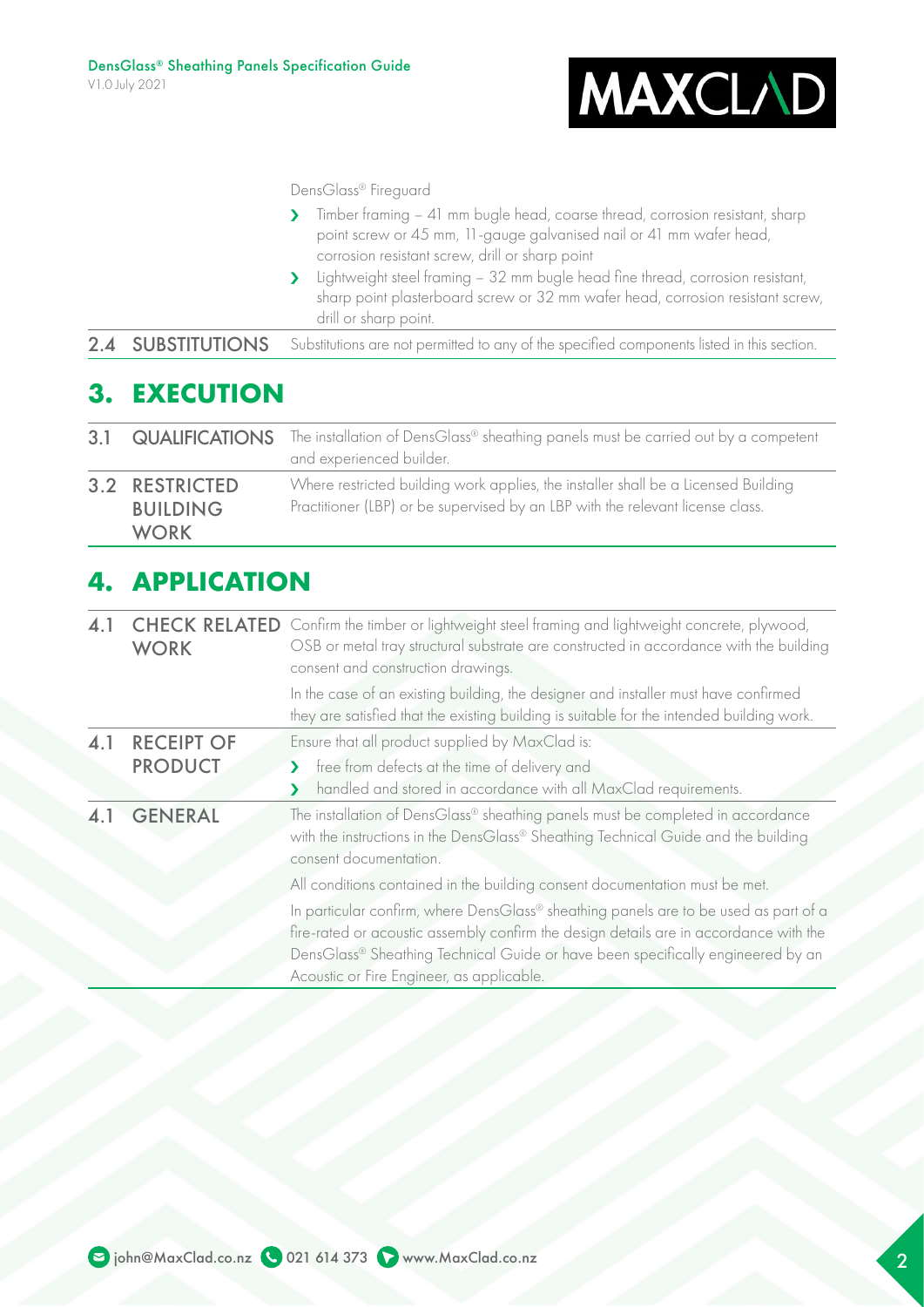

### **5. COMPLETION**

|                                                                                       | 5.1 QUALITY CHECK Check the DensGlass® sheathing panels to ensure all components have been<br>installed correctly and finished in accordance with all MaxClad requirements. |
|---------------------------------------------------------------------------------------|-----------------------------------------------------------------------------------------------------------------------------------------------------------------------------|
| 5.2 WARRANTIES                                                                        | A 5-year manufacturer's warranty is available for DensGlass® sheathing panels.<br>Refer to https://www.gp.com/product-overview/gp-building-construction-products.           |
| <b>5.3 INFORMATION</b><br><b>FOR ONGOING</b><br><b>CARE AND</b><br><b>MAINTENANCE</b> | Regular care and maintenance is required to ensure the continuing performance of<br>the facade or cladding system. Refer to the DensGlass® Sheathing Technical Guide.       |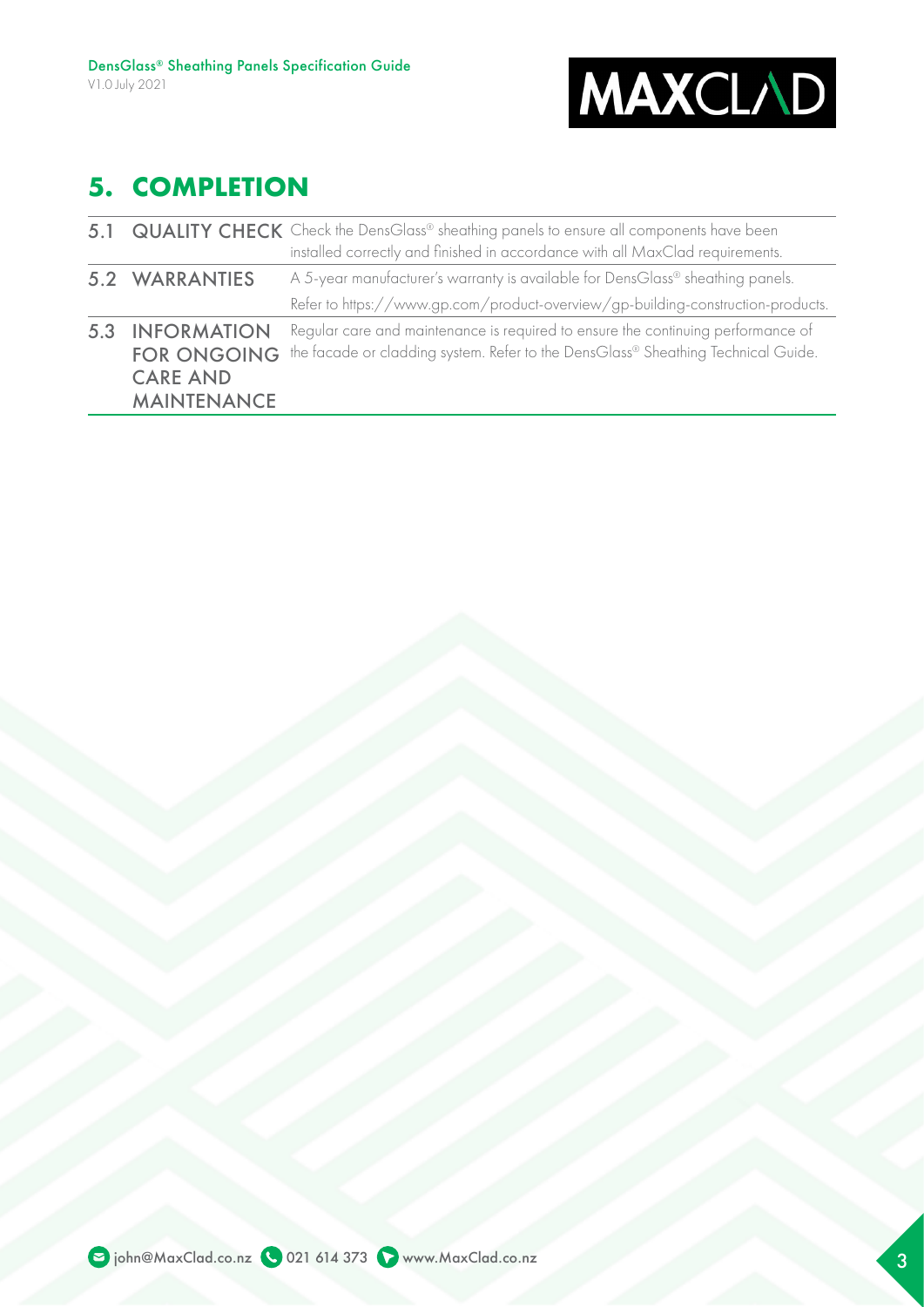

### **6. PROJECT SPECIFIC SELECTIONS**

| <b>PROJECT DETAILS</b>                                                |                                                                           |                  |                |  |  |
|-----------------------------------------------------------------------|---------------------------------------------------------------------------|------------------|----------------|--|--|
| Project address                                                       |                                                                           |                  |                |  |  |
| Lot/DP number                                                         |                                                                           |                  | Date of plans  |  |  |
| Purpose of plans                                                      |                                                                           |                  |                |  |  |
| Description of building work and reference to drawing numbers         |                                                                           |                  |                |  |  |
|                                                                       |                                                                           |                  |                |  |  |
|                                                                       |                                                                           |                  |                |  |  |
|                                                                       |                                                                           |                  |                |  |  |
| <b>DOCUMENTS SUPPLIED (CHECK WHICH APPLIES)</b>                       |                                                                           |                  |                |  |  |
|                                                                       | DensGlass® Sheathing Panels pass™<br>DensGlass® Sheathing Technical Guide |                  |                |  |  |
| <b>DESIGNER CONFIRMATION (CHECK WHICH APPLIES)</b><br><b>Location</b> |                                                                           |                  |                |  |  |
| Wind zone or design pressure (ULS)                                    |                                                                           |                  |                |  |  |
| Low                                                                   | Medium                                                                    | High             | Very high      |  |  |
| Extra high                                                            | Design pressure (ULS)                                                     |                  |                |  |  |
|                                                                       |                                                                           |                  |                |  |  |
| Exposure zone as per NZS 3604:2011                                    |                                                                           |                  |                |  |  |
| $\forall$                                                             | $\,$ B                                                                    | $\mathcal{C}$    | $\mathsf D$    |  |  |
| Seismic zone                                                          |                                                                           |                  |                |  |  |
| $\ensuremath{\mathbb{I}}$                                             | $\sqrt{2}$                                                                | $\mathcal S$     | $\overline{4}$ |  |  |
| Distance to boundry                                                   |                                                                           |                  |                |  |  |
| Less than 1 m                                                         |                                                                           | Greater than 1 m |                |  |  |